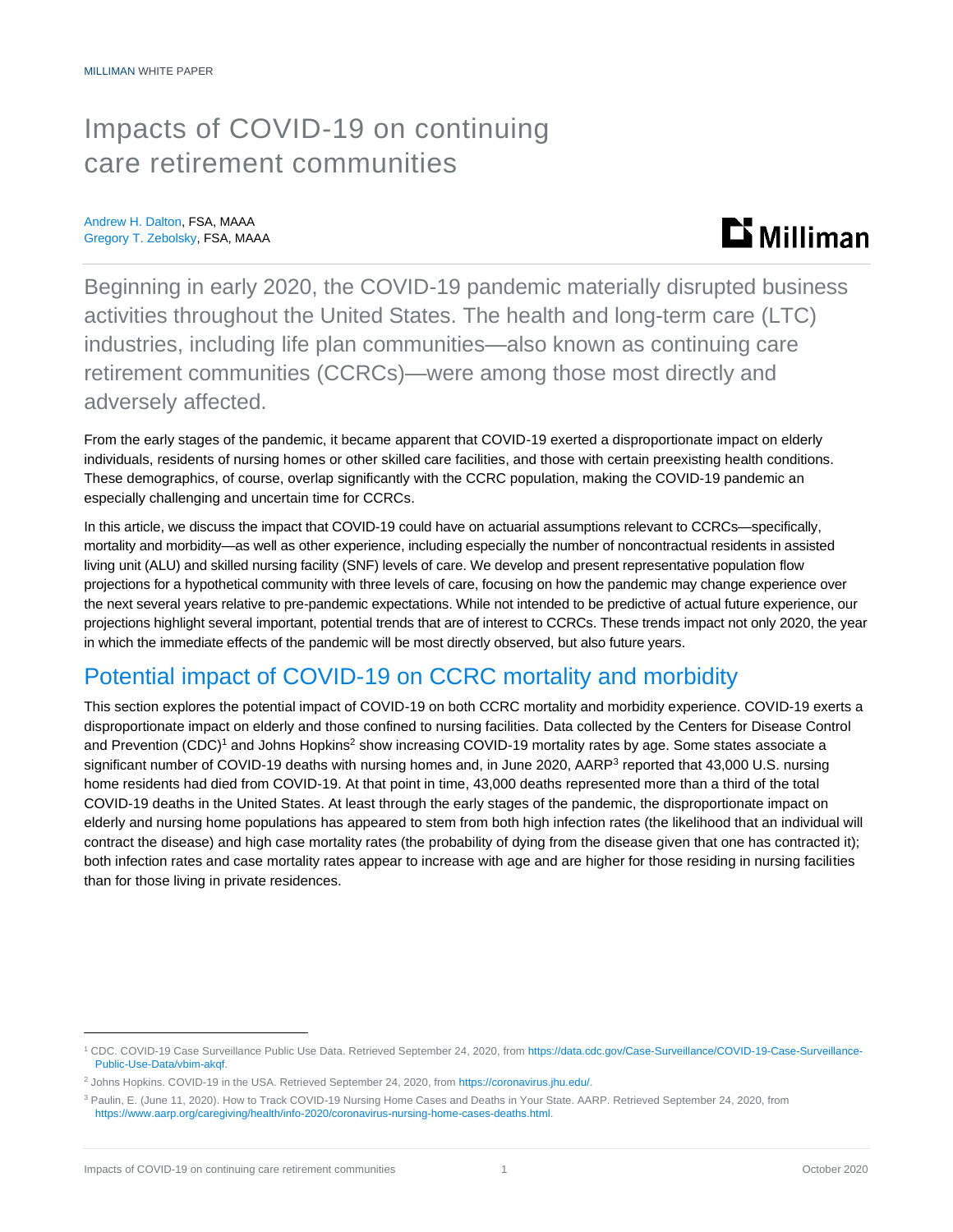Based on data we collected and analyzed through the early months of the pandemic, and discussed in the referenced article,<sup>4</sup> we developed estimates of the potential impact COVID-19 could have on CCRC mortality rates. Our estimates reflect infection rates and case mortality rates observed in both the general population and LTC-insured groups. Our data, however, was not specific to CCRCs. We therefore adjusted the estimated mortality rates to be more suitable for a CCRC population; the adjustments leverage data Milliman collected related to the impact of COVID-19 on LTC-insured groups.<sup>5</sup> We anticipate that the impact of COVID-19 on CCRC skilled nursing facility (SNF) mortality rates will be reasonably comparable to the impact of COVID-19 on LTC nursing home situs experience. Similarly, we expect that the impact of COVID-19 on CCRC independent living unit (ILU) mortality will be reasonably comparable to the impact of COVID-19 on LTC "healthy lives," i.e., insureds not in a claim payment status. The impact of COVID-19 on CCRC assisted living unit (ALU) mortality will likely fall somewhere in between the impacts on ILU and SNF mortality.

There are, however, some important distinctions to draw between LTC mortality and CCRC mortality. To some degree, CCRC residents have the ability to control the timing of their transfers between various levels of care. If residents delay transfer to a higher level of care out of concern regarding exposure to COVID-19, then there would be consequential impacts on resulting mortality rates by level of care. For instance, if ILU residents delay transferring to ALU during the pandemic, this could further increase ILU mortality rates, both relative to "baseline" mortality rates (i.e., mortality rates observed prior to the pandemic) and relative to the impact COVID-19 may have on a group of LTC insureds (healthy lives). We discuss the potential impact of COVID-19 on CCRC morbidity later in this section.

While it is well-documented at this stage that COVID-19 has had a statistically significant adverse effect on mortality rates in 2020 (particularly among the elderly and nursing home residents), the long-term effects—i.e., beyond 2020—are more nuanced. On the one hand, our analysis suggests that a meaningful proportion of the COVID-19 deaths may be relatively near-term accelerations of deaths. That is, an elderly individual who dies from COVID-19 in 2020 may have otherwise died within one or two years. If those accelerations of deaths are associated with the less-healthy, more-susceptible residents of a community, then the surviving population will, on average, be healthier than the pre-pandemic population. Under this theory, mortality rates for all levels of care may decrease in 2021 and beyond, before gradually returning to a pre-pandemic, baseline level. On the other hand, it is possible that the pandemic may leave behind persistent health impairments for COVID-19 survivors, e.g., cardiovascular impairments or other unanticipated effects. If so, mortality rates could remain elevated for an extended period of time even after the pandemic is "over." We favor the former theory—that the mortality curve will both flatten and decrease overall for a period of several years beyond 2020. However, we note that this is an area of particular uncertainty.

The table in Figure 1 summarizes our assumed adjustments to CCRC mortality rates, by level of care and calendar year. The adjustments apply multiplicatively to baseline mortality assumptions. For example, an adjustment of 135% represents a 35% increase in baseline mortality rates.

| <b>Attained</b> | ILU  |      |      | <b>ALU</b> |      |      | <b>SNF</b> |      |      |  |  |  |  |
|-----------------|------|------|------|------------|------|------|------------|------|------|--|--|--|--|
| Age             | 2020 | 2021 | 2022 | 2020       | 2021 | 2022 | 2020       | 2021 | 2022 |  |  |  |  |
| 67              | 135% | 101% | 98%  | 129%       | 100% | 98%  | 114%       | 96%  | 98%  |  |  |  |  |
| 72              | 139% | 100% | 97%  | 134%       | 99%  | 97%  | 119%       | 95%  | 97%  |  |  |  |  |
| 77              | 141% | 99%  | 96%  | 138%       | 98%  | 96%  | 124%       | 94%  | 96%  |  |  |  |  |
| 82              | 136% | 99%  | 96%  | 137%       | 98%  | 96%  | 126%       | 94%  | 96%  |  |  |  |  |
| 87              | 125% | 99%  | 96%  | 130%       | 98%  | 96%  | 124%       | 94%  | 96%  |  |  |  |  |
| 92              | 116% | 99%  | 96%  | 125%       | 98%  | 96%  | 124%       | 94%  | 96%  |  |  |  |  |
| 97              | 116% | 98%  | 95%  | 124%       | 97%  | 95%  | 123%       | 93%  | 95%  |  |  |  |  |
| 102             | 116% | 96%  | 93%  | 124%       | 95%  | 93%  | 122%       | 91%  | 93%  |  |  |  |  |

#### **FIGURE 1: MULTIPLICATIVE AD JUSTMENT TO MORTALITY**

Dalton, A., Hamilton, J., Schmitz, A., & Spector, J. (April 2020). Pandemic Risk on LTC Insurance Reserves. Milliman White Paper. Retrieved September 24, 2020, fro[m https://milliman-cdn.azureedge.net/-/media/milliman/pdfs/articles/pandemic-risk-on-ltc-insurance-reserves.ashx.](https://milliman-cdn.azureedge.net/-/media/milliman/pdfs/articles/pandemic-risk-on-ltc-insurance-reserves.ashx)

<sup>5</sup> See, for instance, the article available a[t https://milliman-cdn.azureedge.net/-/media/milliman/pdfs/articles/pandemic-risk-on-ltc-insurance-reserves.ashx](https://milliman-cdn.azureedge.net/-/media/milliman/pdfs/articles/pandemic-risk-on-ltc-insurance-reserves.ashx) for additional reading on LTC mortality.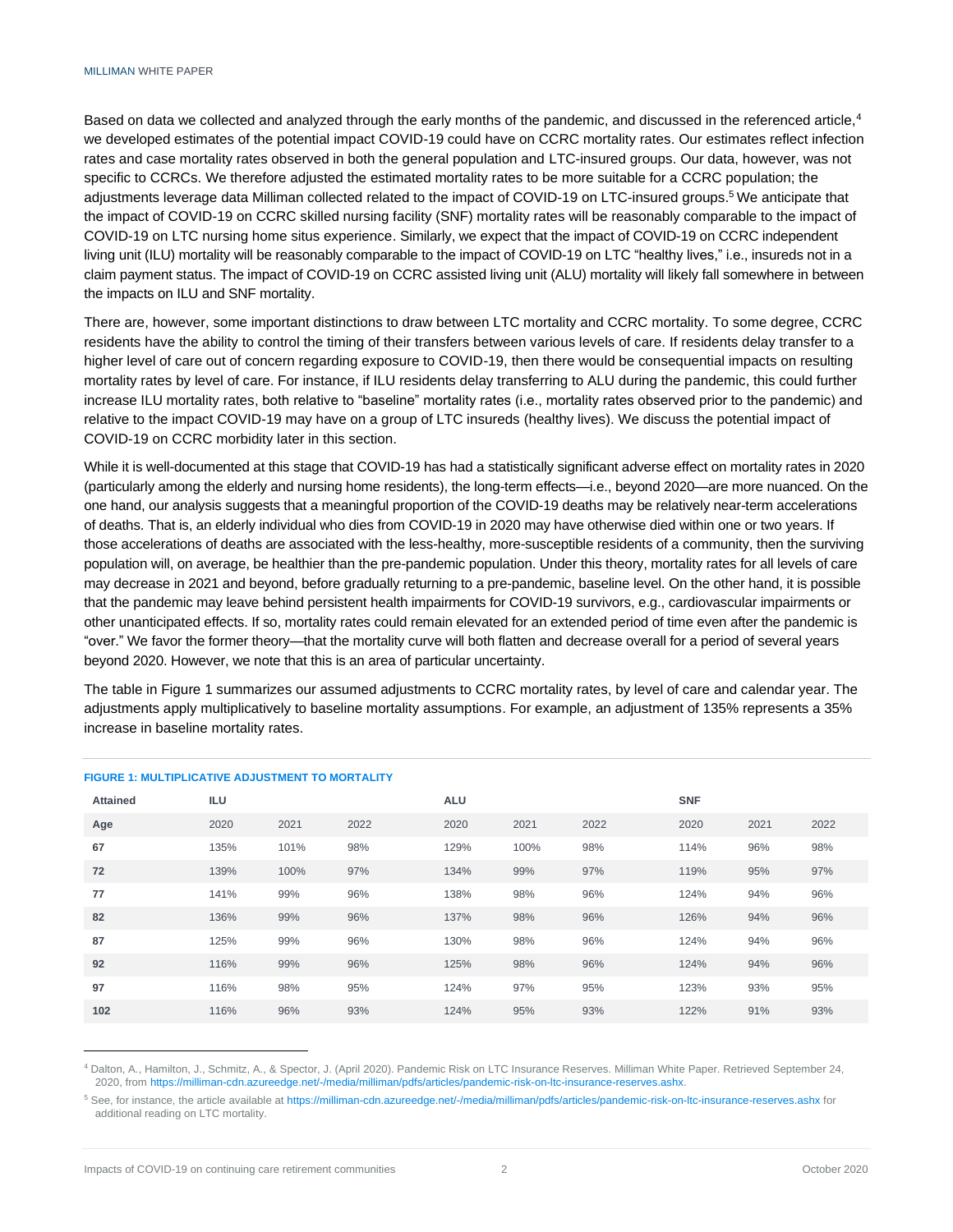As discussed above, the adjustments show material increases in mortality rates for all levels of care, followed by a reduction and flattening of the mortality curve in 2021 and 2022. Beyond 2022, we assume mortality rates gradually return to baseline (pre-pandemic) levels by 2029.

CCRC morbidity relates to permanent transfer rates between levels of care. As of September 2020, there is still little consolidated industry experience that could serve as a basis to credibly quantify the impact the pandemic has had on permanent transfer rates in 2020. However, given concerns of COVID-19 infection rates associated with nursing homes and other skilled care facilities, it seems reasonable to estimate that the pandemic will materially reduce all permanent transfer rates to higher levels of care in 2020. Further, we expect that the impact will be more pronounced for transfers that involve some level of resident discretion e.g., ILU to ALU transfers—relative to nondiscretionary transfers such as ILU to SNF. Residents transferring from ILU to ALU may be healthy enough that they can choose to delay such transfers for several months or longer, possibly using home healthcare for needed assistance, particularly if the resident is concerned that his or her exposure to COVID-19 may be elevated in the ALU. Residents transferring to a SNF may have less such discretion, especially in cases where the transfer follows an acute event. We anticipate that the reductions in transfer rates will be most pronounced in 2020, linger into 2021, and then fully recover by 2022. Both the magnitude and timing of such impacts are highly uncertain and will depend, to a large degree, on when a vaccine or effective therapeutic treatment for COVID-19 emerges.

Based on Milliman's experience with CCRCs, we developed adjustments to typical morbidity rates that reflect our best judgment regarding resident behavior as a result of COVID-19. The adjustments reflect actuarial judgment, rather than experience observed in any particular community. The table in Figure 2 summarizes our assumed adjustments to CCRC morbidity rates by level of care and calendar year. The adjustments apply multiplicatively to baseline morbidity assumptions. For example, an adjustment of 85% represents a 15% reduction in baseline rates.

| <b>Attained</b> | <b>ILU-ALU</b> |      |         | <b>ILU-SNF</b> |      |         | <b>ALU-SNF</b> |      |         |  |  |
|-----------------|----------------|------|---------|----------------|------|---------|----------------|------|---------|--|--|
| Age             | 2020           | 2021 | $2022+$ | 2020           | 2021 | $2022+$ | 2020           | 2021 | $2022+$ |  |  |
| 67              | 50%            | 85%  | 100%    | 90%            | 95%  | 100%    | 70%            | 90%  | 100%    |  |  |
| 72              | 50%            | 85%  | 100%    | 90%            | 95%  | 100%    | 70%            | 90%  | 100%    |  |  |
| 77              | 50%            | 85%  | 100%    | 90%            | 95%  | 100%    | 70%            | 90%  | 100%    |  |  |
| 82              | 50%            | 85%  | 100%    | 90%            | 95%  | 100%    | 70%            | 90%  | 100%    |  |  |
| 87              | 50%            | 85%  | 100%    | 90%            | 95%  | 100%    | 70%            | 90%  | 100%    |  |  |
| 92              | 50%            | 85%  | 100%    | 90%            | 95%  | 100%    | 70%            | 90%  | 100%    |  |  |
| 97              | 50%            | 85%  | 100%    | 90%            | 95%  | 100%    | 70%            | 90%  | 100%    |  |  |
| 102             | 50%            | 85%  | 100%    | 90%            | 95%  | 100%    | 70%            | 90%  | 100%    |  |  |

#### **FIGURE 2: MULTIPLICATIVE ADJUSTMENT TO TRANSFER RATES**

Figure 2 shows a 100% adjustment in 2022, meaning that transfer rates have fully returned to normal by 2022. We anticipate that transfer rates will rebound to baseline (pre-pandemic) levels more quickly than mortality rates.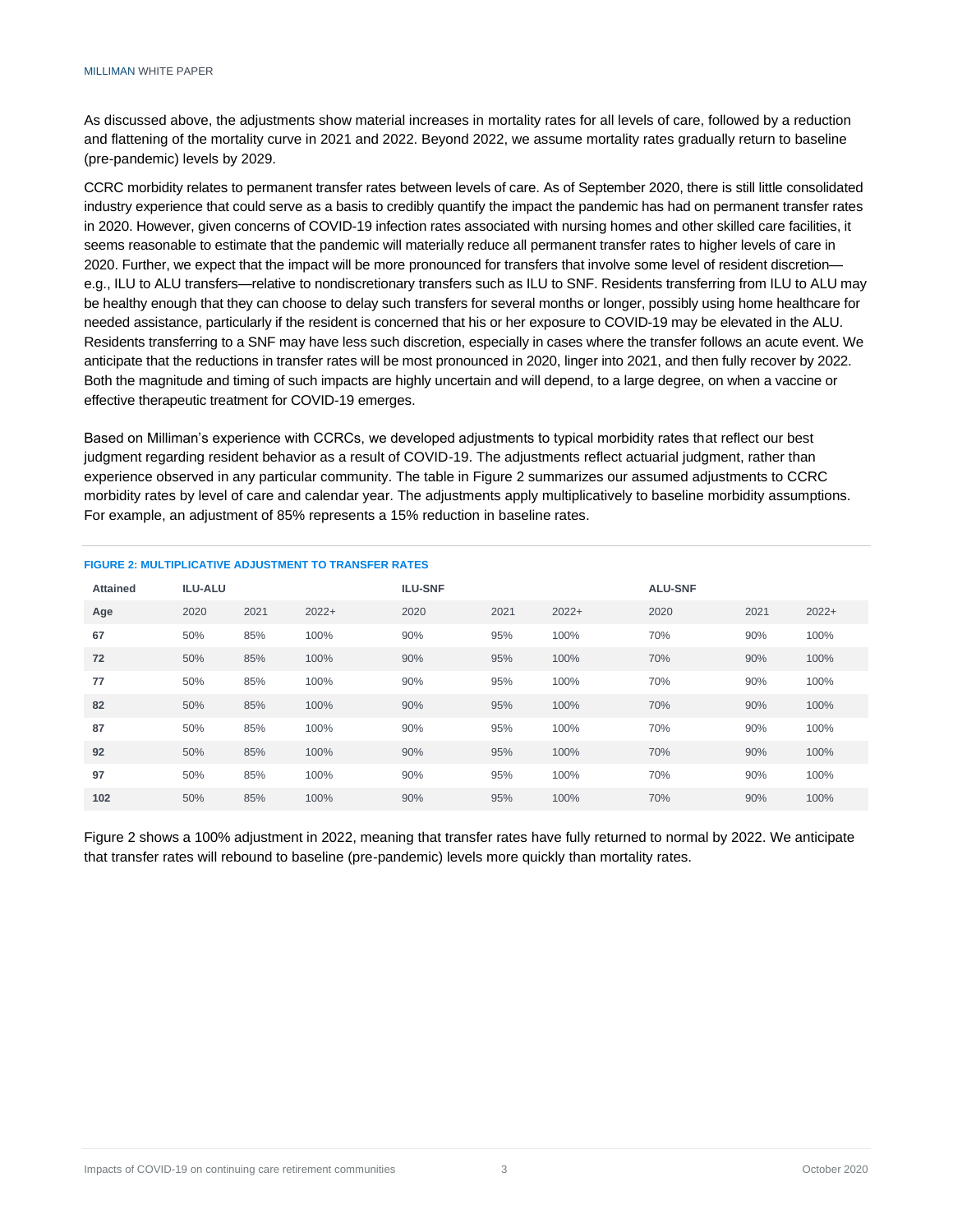## **Results**

This section explores the impact that the assumption changes discussed in the prior section would have on a representative CCRC. We prepared population projections for a hypothetical three-level care community as of March 31, 2020. We selected the March 31, 2020, projection date to approximately coincide with the observable early stages of the pandemic in the United States.

We prepared five-year open group population projections on both a resident and unit basis for ILU, along with a resident basis (permanent contractual residents) for ALU and SNF under the following two scenarios:

- 1. A Baseline scenario, which uses actuarial assumptions we developed based on experience in the Milliman CCRC database that are intended to be applied in the absence of a pandemic.
- 2. A COVID-19 scenario, which applies the adjustments described in Figures 1 and 2 above.

We added estimates of non-contractual residents in both ALU and SNF. See discussion on page nine for details.

The Baseline scenario provides a reasonable expectation for population flows over the next five years in the absence of any pandemic. The COVID-19 scenario shows how the pandemic may alter those population flows. The tables in Figure 3 and 4 present our results. Figure 3 is for the Baseline scenario and Figure 4 for the COVID-19 scenario. Commentary on the results follows the tables.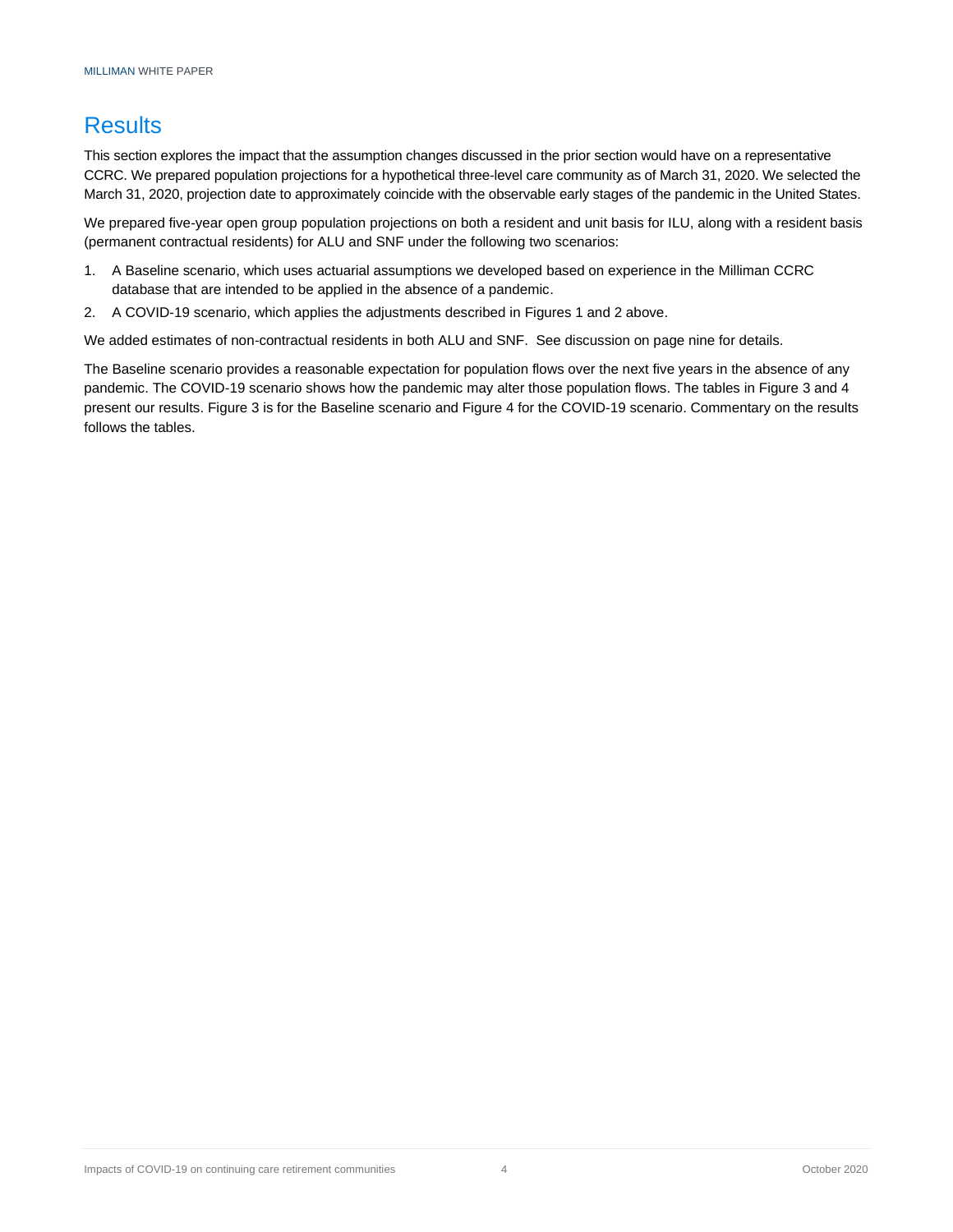|              |      |                  |                          |                       | <b>Independent Living Units</b> |                          |                     |                                 |                                  | <b>Assisted Living Units</b> |                          |                    | <b>Skilled Nursing Facility</b> |                                         |                       |                          |                           |  |  |
|--------------|------|------------------|--------------------------|-----------------------|---------------------------------|--------------------------|---------------------|---------------------------------|----------------------------------|------------------------------|--------------------------|--------------------|---------------------------------|-----------------------------------------|-----------------------|--------------------------|---------------------------|--|--|
| Month        | Year | <b>Residents</b> | <b>Units</b><br>Occupied | <b>Total</b><br>Units | Occupancy                       | <b>Units</b><br>Released | <b>New Move-ins</b> | Contractual<br><b>Residents</b> | Non-Contract<br><b>Residents</b> | <b>Total</b><br>Units        | Contractual<br>Occupancy | Total<br>Occupancy | Contractual<br><b>Residents</b> | <b>Non-Contract</b><br><b>Residents</b> | <b>Total</b><br>Units | Contractual<br>Occupancy | <b>Total</b><br>Occupancy |  |  |
| April        | 2020 | 328.00           | 243                      | 260                   | 93%                             | 1.95                     | 0.00                | 25.00                           | 23.00                            | 50                           | 50%                      | 96%                | 19.00                           | 18.00                                   | 40                    | 48%                      | 93%                       |  |  |
| May          | 2020 | 324.87           | 241                      | 260                   | 93%                             | 1.95                     | 1.90                | 25.36                           | 22.64                            | 50                           | 51%                      | 96%                | 19.03                           | 17.97                                   | 40                    | 48%                      | 93%                       |  |  |
| June         | 2020 | 324.41           | 241                      | 260                   | 93%                             | 1.97                     | 1.97                | 25.71                           | 22.29                            | 50                           | 51%                      | 96%                | 19.07                           | 17.93                                   | 40                    | 48%                      | 93%                       |  |  |
| July         | 2020 | 324.02           | 241                      | 260                   | 93%                             | 1.98                     | 1.98                | 26.05                           | 21.95                            | 50                           | 52%                      | 96%                | 19.12                           | 17.88                                   | 40                    | 48%                      | 93%                       |  |  |
| August       | 2020 | 323.64           | 241                      | 260                   | 93%                             | 1.99                     | 1.99                | 26.38                           | 21.62                            | 50                           | 53%                      | 96%                | 19.16                           | 17.84                                   | 40                    | 48%                      | 93%                       |  |  |
| September    | 2020 | 323.26           | 241                      | 260                   | 93%                             | 2.00                     | 2.00                | 26.70                           | 21.30                            | 50                           | 53%                      | 96%                | 19.21                           | 17.79                                   | 40                    | 48%                      | 93%                       |  |  |
| October      | 2020 | 322.91           | 241                      | 260                   | 93%                             | 2.00                     | 2.00                | 27.01                           | 20.99                            | 50                           | 54%                      | 96%                | 19.27                           | 17.73                                   | 40                    | 48%                      | 93%                       |  |  |
| November     | 2020 | 322.54           | 241                      | 260                   | 93%                             | 2.01                     | 2.01                | 27.31                           | 20.69                            | 50                           | 55%                      | 96%                | 19.32                           | 17.68                                   | 40                    | 48%                      | 93%                       |  |  |
| December     | 2020 | 322.19           | 241                      | 260                   | 93%                             | 2.00                     | 2.00                | 27.60                           | 20.40                            | 50                           | 55%                      | 96%                | 19.38                           | 17.62                                   | 40                    | 48%                      | 93%                       |  |  |
| January      | 2021 | 321.85           | 241                      | 260                   | 93%                             | 2.00                     | 2.00                | 27.88                           | 20.12                            | 50                           | 56%                      | 96%                | 19.44                           | 17.56                                   | 40                    | 49%                      | 93%                       |  |  |
| February     | 2021 | 321.51           | 241                      | 260                   | 93%                             | 2.01                     | 2.01                | 28.13                           | 19.87                            | 50                           | 56%                      | 96%                | 19.50                           | 17.50                                   | 40                    | 49%                      | 93%                       |  |  |
| <b>March</b> | 2021 | 321.19           | 241                      | 260                   | 93%                             | 2.02                     | 2.02                | 28.38                           | 19.62                            | 50                           | 57%                      | 96%                | 19.57                           | 17.43                                   | 40                    | 49%                      | 93%                       |  |  |
| April        | 2021 | 320.86           | 241                      | 260                   | 93%                             | 2.02                     | 2.02                | 28.62                           | 19.38                            | 50                           | 57%                      | 96%                | 19.63                           | 17.37                                   | 40                    | 49%                      | 93%                       |  |  |
| May          | 2021 | 320.54           | 241                      | 260                   | 93%                             | 2.03                     | 2.03                | 28.85                           | 19.15                            | 50                           | 58%                      | 96%                | 19.70                           | 17.30                                   | 40                    | 49%                      | 93%                       |  |  |
| June         | 2021 | 320.24           | 241                      | 260                   | 93%                             | 2.04                     | 2.04                | 29.06                           | 18.94                            | 50                           | 58%                      | 96%                | 19.77                           | 17.23                                   | 40                    | 49%                      | 93%                       |  |  |
| July         | 2021 | 319.94           | 241                      | 260                   | 93%                             | 2.06                     | 2.06                | 29.28                           | 18.72                            | 50                           | 59%                      | 96%                | 19.84                           | 17.16                                   | 40                    | 50%                      | 93%                       |  |  |
| August       | 2021 | 319.64           | 241                      | 260                   | 93%                             | 2.07                     | 2.07                | 29.49                           | 18.51                            | 50                           | 59%                      | 96%                | 19.91                           | 17.09                                   | 40                    | 50%                      | 93%                       |  |  |
| September    | 2021 | 319.35           | 241                      | 260                   | 93%                             | 2.07                     | 2.07                | 29.69                           | 18.31                            | 50                           | 59%                      | 96%                | 19.98                           | 17.02                                   | 40                    | 50%                      | 93%                       |  |  |
| October      | 2021 | 319.08           | 241                      | 260                   | 93%                             | 2.07                     | 2.07                | 29.88                           | 18.12                            | 50                           | 60%                      | 96%                | 20.05                           | 16.95                                   | 40                    | 50%                      | 93%                       |  |  |
| November     | 2021 | 318.80           | 241                      | 260                   | 93%                             | 2.08                     | 2.08                | 30.07                           | 17.93                            | 50                           | 60%                      | 96%                | 20.12                           | 16.88                                   | 40                    | 50%                      | 93%                       |  |  |
| December     | 2021 | 318.53           | 241                      | 260                   | 93%                             | 2.07                     | 2.07                | 30.24                           | 17.76                            | 50                           | 60%                      | 96%                | 20.20                           | 16.80                                   | 40                    | 50%                      | 93%                       |  |  |
| January      | 2022 | 318.27           | 241                      | 260                   | 93%                             | 2.07                     | 2.07                | 30.41                           | 17.59                            | 50                           | 61%                      | 96%                | 20.26                           | 16.74                                   | 40                    | 51%                      | 93%                       |  |  |
| February     | 2022 | 318.01           | 241                      | 260                   | 93%                             | 2.08                     | 2.08                | 30.56                           | 17.44                            | 50                           | 61%                      | 96%                | 20.33                           | 16.67                                   | 40                    | 51%                      | 93%                       |  |  |
| March        | 2022 | 317.76           | 241                      | 260                   | 93%                             | 2.08                     | 2.08                | 30.70                           | 17.30                            | 50                           | 61%                      | 96%                | 20.40                           | 16.60                                   | 40                    | 51%                      | 93%                       |  |  |
| April        | 2022 | 317.52           | 241                      | 260                   | 93%                             | 2.08                     | 2.08                | 30.85                           | 17.15                            | 50                           | 62%                      | 96%                | 20.47                           | 16.53                                   | 40                    | 51%                      | 93%                       |  |  |
| May          | 2022 | 317.28           | 241                      | 260                   | 93%                             | 2.08                     | 2.08                | 30.98                           | 17.02                            | 50                           | 62%                      | 96%                | 20.54                           | 16.46                                   | 40                    | 51%                      | 93%                       |  |  |
| June         | 2022 | 317.05           | 241                      | 260                   | 93%                             | 2.10                     | 2.10                | 31.10                           | 16.90                            | 50                           | 62%                      | 96%                | 20.61                           | 16.39                                   | 40                    | 52%                      | 93%                       |  |  |
| July         | 2022 | 316.82           | 241                      | 260                   | 93%                             | 2.11                     | 2.11                | 31.23                           | 16.77                            | 50                           | 62%                      | 96%                | 20.68                           | 16.32                                   | 40                    | 52%                      | 93%                       |  |  |
| August       | 2022 | 316.60           | 241                      | 260                   | 93%                             | 2.12                     | 2.12                | 31.35                           | 16.65                            | 50                           | 63%                      | 96%                | 20.75                           | 16.25                                   | 40                    | 52%                      | 93%                       |  |  |

#### **FIGURE 3: BASELINE SCENARIO – GENERIC COMMUNITY POPULATION PROJECTION (5 YEARS)**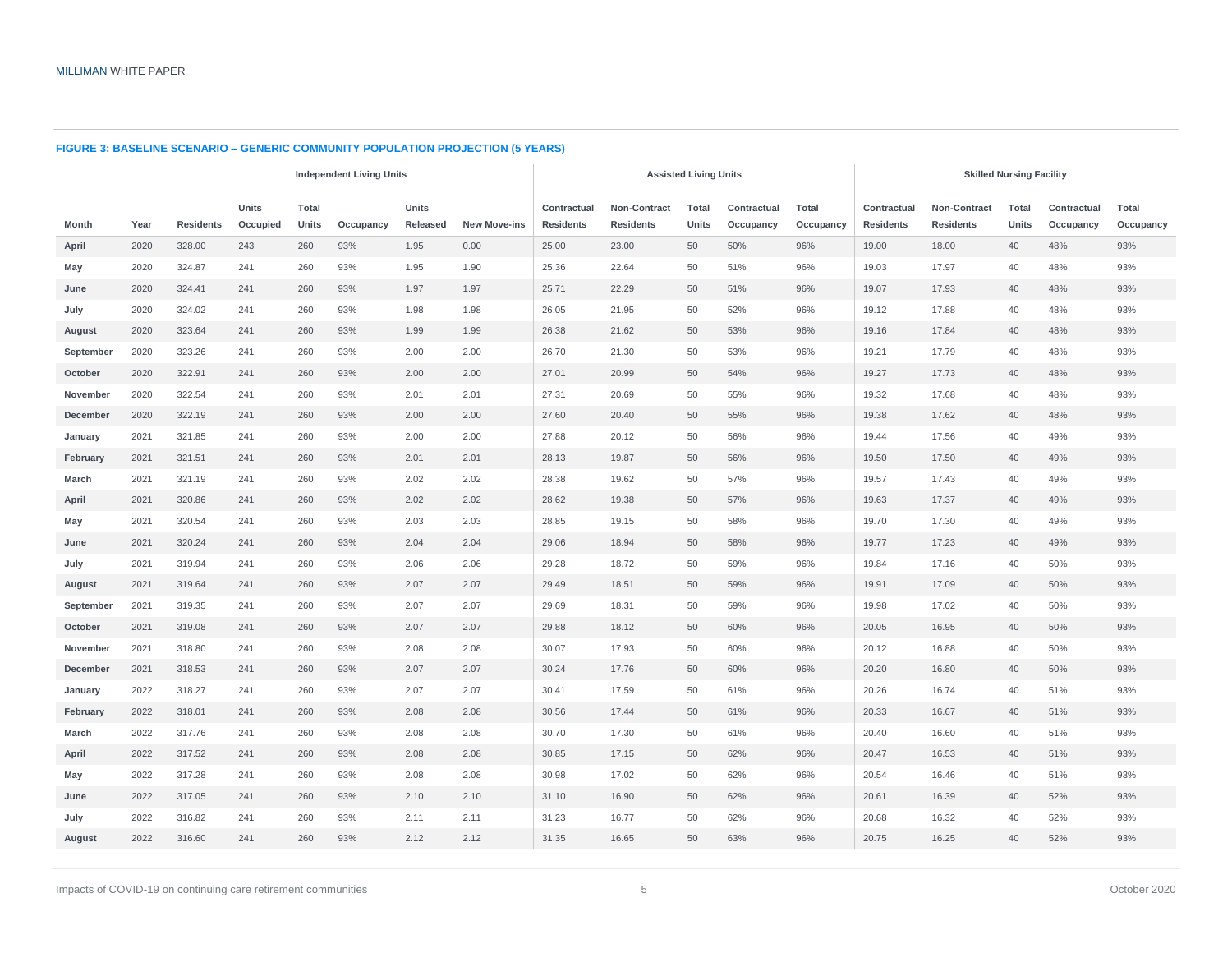|           |      |                  |          |       | <b>Independent Living Units</b> |          |                     |                  |                  | <b>Assisted Living Units</b> |           |             | <b>Skilled Nursing Facility</b> |                  |             |           |           |  |  |
|-----------|------|------------------|----------|-------|---------------------------------|----------|---------------------|------------------|------------------|------------------------------|-----------|-------------|---------------------------------|------------------|-------------|-----------|-----------|--|--|
|           |      |                  | Units    | Total |                                 | Units    |                     | Contractual      | Non-Contract     | Contractual                  | Total     | Contractual | Non-Contract                    | Total            | Contractual | Total     |           |  |  |
| Month     | Year | <b>Residents</b> | Occupied | Units | Occupancy                       | Released | <b>New Move-ins</b> | <b>Residents</b> | <b>Residents</b> | Units                        | Occupancy | Occupancy   | <b>Residents</b>                | <b>Residents</b> | Units       | Occupancy | Occupancy |  |  |
| September | 2022 | 316.38           | 241      | 260   | 93%                             | 2.12     | 2.12                | 31.47            | 16.53            | 50                           | 63%       | 96%         | 20.81                           | 16.19            | 40          | 52%       | 93%       |  |  |
| October   | 2022 | 316.18           | 241      | 260   | 93%                             | 2.12     | 2.12                | 31.58            | 16.42            | 50                           | 63%       | 96%         | 20.88                           | 16.12            | 40          | 52%       | 93%       |  |  |
| November  | 2022 | 315.97           | 241      | 260   | 93%                             | 2.13     | 2.13                | 31.69            | 16.31            | 50                           | 63%       | 96%         | 20.94                           | 16.06            | 40          | 52%       | 93%       |  |  |
| December  | 2022 | 315.77           | 241      | 260   | 93%                             | 2.12     | 2.12                | 31.79            | 16.21            | 50                           | 64%       | 96%         | 21.00                           | 16.00            | 40          | 53%       | 93%       |  |  |
| January   | 2023 | 315.57           | 241      | 260   | 93%                             | 2.12     | 2.12                | 31.88            | 16.12            | 50                           | 64%       | 96%         | 21.06                           | 15.94            | 40          | 53%       | 93%       |  |  |
| February  | 2023 | 315.38           | 241      | 260   | 93%                             | 2.12     | 2.12                | 31.96            | 16.04            | 50                           | 64%       | 96%         | 21.12                           | 15.88            | 40          | 53%       | 93%       |  |  |
| March     | 2023 | 315.20           | 241      | 260   | 93%                             | 2.13     | 2.13                | 32.04            | 15.96            | 50                           | 64%       | 96%         | 21.18                           | 15.82            | 40          | 53%       | 93%       |  |  |
| April     | 2023 | 315.01           | 241      | 260   | 93%                             | 2.12     | 2.12                | 32.12            | 15.88            | 50                           | 64%       | 96%         | 21.23                           | 15.77            | 40          | 53%       | 93%       |  |  |
| May       | 2023 | 314.84           | 241      | 260   | 93%                             | 2.13     | 2.13                | 32.18            | 15.82            | 50                           | 64%       | 96%         | 21.29                           | 15.71            | 40          | 53%       | 93%       |  |  |
| June      | 2023 | 314.67           | 241      | 260   | 93%                             | 2.14     | 2.14                | 32.25            | 15.75            | 50                           | 64%       | 96%         | 21.34                           | 15.66            | 40          | 53%       | 93%       |  |  |
| July      | 2023 | 314.50           | 241      | 260   | 93%                             | 2.15     | 2.15                | 32.31            | 15.69            | 50                           | 65%       | 96%         | 21.39                           | 15.61            | 40          | 53%       | 93%       |  |  |
| August    | 2023 | 314.34           | 241      | 260   | 93%                             | 2.16     | 2.16                | 32.38            | 15.62            | 50                           | 65%       | 96%         | 21.44                           | 15.56            | 40          | 54%       | 93%       |  |  |
| September | 2023 | 314.18           | 241      | 260   | 93%                             | 2.16     | 2.16                | 32.44            | 15.56            | 50                           | 65%       | 96%         | 21.49                           | 15.51            | 40          | 54%       | 93%       |  |  |
| October   | 2023 | 314.03           | 241      | 260   | 93%                             | 2.16     | 2.16                | 32.50            | 15.50            | 50                           | 65%       | 96%         | 21.54                           | 15.46            | 40          | 54%       | 93%       |  |  |
| November  | 2023 | 313.88           | 241      | 260   | 93%                             | 2.16     | 2.16                | 32.55            | 15.45            | 50                           | 65%       | 96%         | 21.59                           | 15.41            | 40          | 54%       | 93%       |  |  |
| December  | 2023 | 313.73           | 241      | 260   | 93%                             | 2.15     | 2.15                | 32.60            | 15.40            | 50                           | 65%       | 96%         | 21.63                           | 15.37            | 40          | 54%       | 93%       |  |  |
| January   | 2024 | 313.59           | 241      | 260   | 93%                             | 2.15     | 2.15                | 32.64            | 15.36            | 50                           | 65%       | 96%         | 21.67                           | 15.33            | 40          | 54%       | 93%       |  |  |
| February  | 2024 | 313.45           | 241      | 260   | 93%                             | 2.16     | 2.16                | 32.68            | 15.32            | 50                           | 65%       | 96%         | 21.71                           | 15.29            | 40          | 54%       | 93%       |  |  |
| March     | 2024 | 313.31           | 241      | 260   | 93%                             | 2.16     | 2.16                | 32.72            | 15.28            | 50                           | 65%       | 96%         | 21.75                           | 15.25            | 40          | 54%       | 93%       |  |  |
| April     | 2024 | 313.18           | 241      | 260   | 93%                             | 2.16     | 2.16                | 32.75            | 15.25            | 50                           | 66%       | 96%         | 21.79                           | 15.21            | 40          | 54%       | 93%       |  |  |
| May       | 2024 | 313.05           | 241      | 260   | 93%                             | 2.16     | 2.16                | 32.78            | 15.22            | 50                           | 66%       | 96%         | 21.83                           | 15.17            | 40          | 55%       | 93%       |  |  |
| June      | 2024 | 312.93           | 241      | 260   | 93%                             | 2.17     | 2.17                | 32.81            | 15.19            | 50                           | 66%       | 96%         | 21.87                           | 15.13            | 40          | 55%       | 93%       |  |  |
| July      | 2024 | 312.81           | 241      | 260   | 93%                             | 2.18     | 2.18                | 32.83            | 15.17            | 50                           | 66%       | 96%         | 21.90                           | 15.10            | 40          | 55%       | 93%       |  |  |
| August    | 2024 | 312.69           | 241      | 260   | 93%                             | 2.18     | 2.18                | 32.86            | 15.14            | 50                           | 66%       | 96%         | 21.93                           | 15.07            | 40          | 55%       | 93%       |  |  |
| September | 2024 | 312.58           | 241      | 260   | 93%                             | 2.18     | 2.18                | 32.89            | 15.11            | 50                           | 66%       | 96%         | 21.96                           | 15.04            | 40          | 55%       | 93%       |  |  |
| October   | 2024 | 312.47           | 241      | 260   | 93%                             | 2.18     | 2.18                | 32.91            | 15.09            | 50                           | 66%       | 96%         | 21.99                           | 15.01            | 40          | 55%       | 93%       |  |  |
| November  | 2024 | 312.36           | 241      | 260   | 93%                             | 2.19     | 2.19                | 32.93            | 15.07            | 50                           | 66%       | 96%         | 22.02                           | 14.98            | 40          | 55%       | 93%       |  |  |
| December  | 2024 | 312.26           | 241      | 260   | 93%                             | 2.18     | 2.18                | 32.95            | 15.05            | 50                           | 66%       | 96%         | 22.05                           | 14.95            | 40          | 55%       | 93%       |  |  |
| January   | 2025 | 312.16           | 241      | 260   | 93%                             | 2.17     | 2.17                | 32.96            | 15.04            | 50                           | 66%       | 96%         | 22.07                           | 14.93            | 40          | 55%       | 93%       |  |  |
| February  | 2025 | 312.06           | 241      | 260   | 93%                             | 2.18     | 2.18                | 32.97            | 15.03            | 50                           | 66%       | 96%         | 22.10                           | 14.90            | 40          | 55%       | 93%       |  |  |
| March     | 2025 | 311.96           | 241      | 260   | 93%                             | 2.18     | 2.18                | 32.98            | 15.02            | 50                           | 66%       | 96%         | 22.12                           | 14.88            | 40          | 55%       | 93%       |  |  |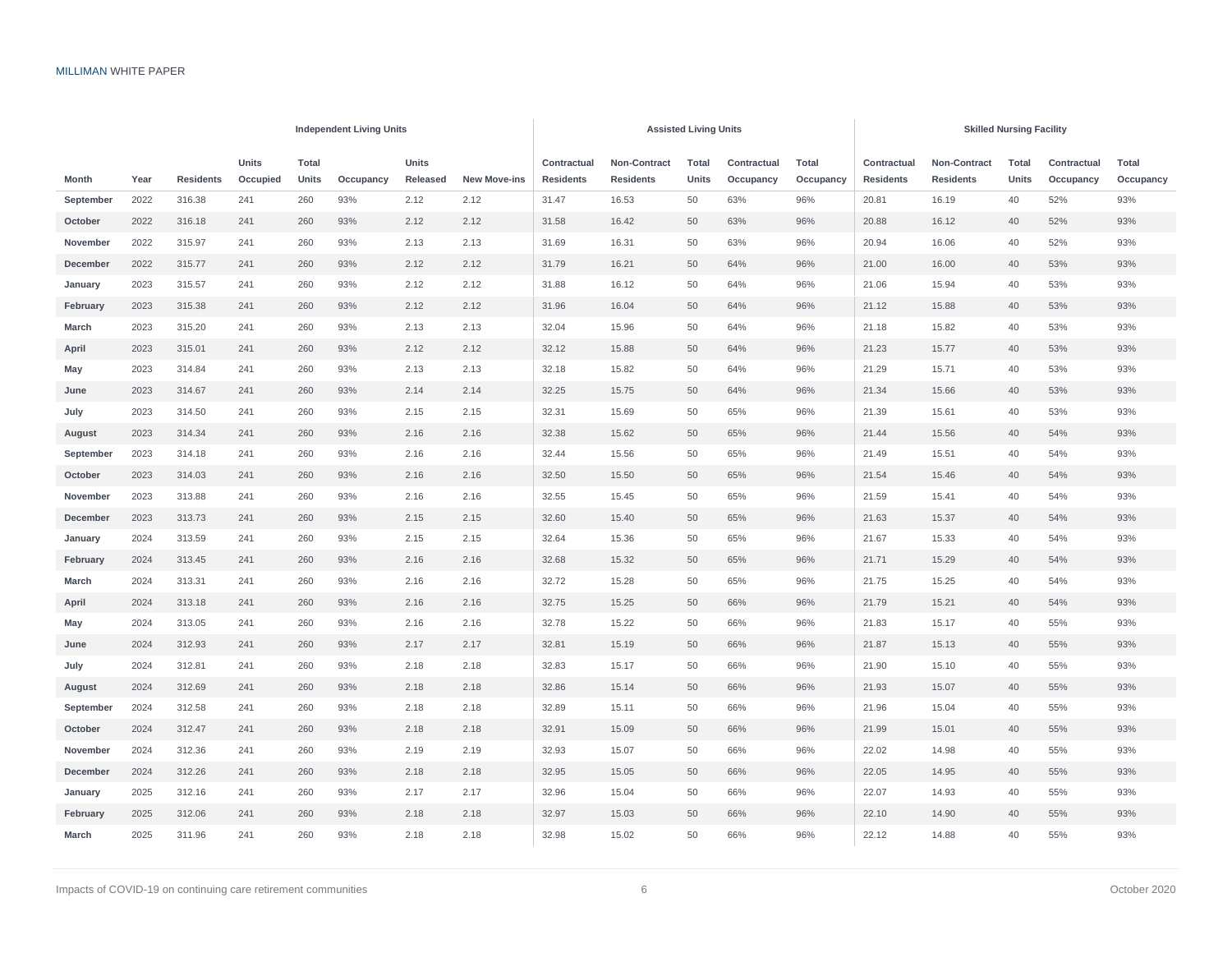#### **FIGURE 4: COVID-19 SCENARIO – GENERIC COMMUNITY POPULATION PROJECTION (5 YEARS)**

|              | <b>Independent Living Units</b> |                  |              |       |           |          |            |                  |                  | <b>Assisted Living Units</b> |            |           | <b>Skilled Nursing Facility</b> |                     |       |            |           |  |  |
|--------------|---------------------------------|------------------|--------------|-------|-----------|----------|------------|------------------|------------------|------------------------------|------------|-----------|---------------------------------|---------------------|-------|------------|-----------|--|--|
|              |                                 |                  | <b>Units</b> | Total |           | Units    | <b>New</b> | Contractual      | Non-Contract     | Total                        | <b>ALU</b> | Total     | Contractual                     | <b>Non-Contract</b> | Total | <b>SNF</b> | Total     |  |  |
| Month        | Year                            | <b>Residents</b> | Occupied     | Units | Occupancy | Released | Move-ins   | <b>Residents</b> | <b>Residents</b> | <b>Units</b>                 | Occupancy  | Occupancy | <b>Residents</b>                | <b>Residents</b>    | Units | Occupancy  | Occupancy |  |  |
| April        | 2020                            | 328.00           | 243          | 260   | 93%       | 1.61     | 0.00       | 25.00            | 22.00            | 50                           | 50%        | 94%       | 19.00                           | 16.00               | 40    | 48%        | 88%       |  |  |
| May          | 2020                            | 325.38           | 241          | 260   | 93%       | 1.61     | 0.00       | 24.68            | 21.00            | 50                           | 49%        | 91%       | 18.92                           | 10.00               | 40    | 47%        | 72%       |  |  |
| June         | 2020                            | 322.76           | 239          | 260   | 92%       | 1.62     | 0.00       | 24.37            | 20.00            | 50                           | 49%        | 89%       | 18.84                           | 5.00                | 40    | 47%        | 60%       |  |  |
| July         | 2020                            | 320.13           | 238          | 260   | 92%       | 1.63     | 0.00       | 24.08            | 19.00            | 50                           | 48%        | 86%       | 18.76                           | 2.00                | 40    | 47%        | 52%       |  |  |
| August       | 2020                            | 317.50           | 236          | 260   | 91%       | 1.63     | 0.00       | 23.80            | 18.00            | 50                           | 48%        | 84%       | 18.68                           | 2.00                | 40    | 47%        | 52%       |  |  |
| September    | 2020                            | 314.87           | 234          | 260   | 90%       | 1.63     | 0.00       | 23.53            | 17.00            | 50                           | 47%        | 81%       | 18.60                           | 2.00                | 40    | 46%        | 51%       |  |  |
| October      | 2020                            | 312.26           | 233          | 260   | 90%       | 1.62     | 1.95       | 23.27            | 16.00            | 50                           | 47%        | 79%       | 18.52                           | 5.00                | 40    | 46%        | 59%       |  |  |
| November     | 2020                            | 312.37           | 233          | 260   | 90%       | 1.64     | 1.96       | 23.02            | 15.00            | 50                           | 46%        | 76%       | 18.43                           | 10.00               | 40    | 46%        | 71%       |  |  |
| December     | 2020                            | 312.50           | 233          | 260   | 90%       | 1.64     | 1.96       | 22.78            | 15.00            | 50                           | 46%        | 76%       | 18.35                           | 15.00               | 40    | 46%        | 83%       |  |  |
| January      | 2021                            | 312.62           | 234          | 260   | 90%       | 1.64     | 1.96       | 22.56            | 15.00            | 50                           | 45%        | 75%       | 18.27                           | 15.00               | 40    | 46%        | 83%       |  |  |
| February     | 2021                            | 312.76           | 234          | 260   | 90%       | 1.65     | 1.97       | 22.34            | 15.00            | 50                           | 45%        | 75%       | 18.19                           | 19.00               | 40    | 45%        | 93%       |  |  |
| <b>March</b> | 2021                            | 312.89           | 234          | 260   | 90%       | 1.66     | 1.98       | 22.14            | 15.00            | 50                           | 44%        | 74%       | 18.12                           | 19.00               | 40    | 45%        | 93%       |  |  |
| April        | 2021                            | 313.03           | 235          | 260   | 90%       | 1.87     | 2.19       | 21.95            | 17.00            | 50                           | 44%        | 78%       | 18.05                           | 19.00               | 40    | 45%        | 93%       |  |  |
| May          | 2021                            | 313.18           | 235          | 260   | 91%       | 1.88     | 2.20       | 22.26            | 19.00            | 50                           | 45%        | 83%       | 18.07                           | 19.00               | 40    | 45%        | 93%       |  |  |
| June         | 2021                            | 313.33           | 235          | 260   | 91%       | 1.89     | 2.22       | 22.55            | 21.00            | 50                           | 45%        | 87%       | 18.11                           | 19.00               | 40    | 45%        | 93%       |  |  |
| July         | 2021                            | 313.49           | 236          | 260   | 91%       | 1.91     | 2.23       | 22.85            | 23.00            | 50                           | 46%        | 92%       | 18.14                           | 19.00               | 40    | 45%        | 93%       |  |  |
| August       | 2021                            | 313.66           | 236          | 260   | 91%       | 1.92     | 2.24       | 23.13            | 23.00            | 50                           | 46%        | 92%       | 18.18                           | 19.00               | 40    | 45%        | 93%       |  |  |
| September    | 2021                            | 313.83           | 236          | 260   | 91%       | 1.93     | 2.25       | 23.41            | 23.00            | 50                           | 47%        | 93%       | 18.23                           | 18.97               | 40    | 46%        | 93%       |  |  |
| October      | 2021                            | 314.01           | 237          | 260   | 91%       | 1.93     | 2.25       | 23.68            | 23.00            | 50                           | 47%        | 93%       | 18.27                           | 18.93               | 40    | 46%        | 93%       |  |  |
| November     | 2021                            | 314.19           | 237          | 260   | 91%       | 1.94     | 2.26       | 23.93            | 23.00            | 50                           | 48%        | 94%       | 18.32                           | 18.88               | 40    | 46%        | 93%       |  |  |
| December     | 2021                            | 314.37           | 237          | 260   | 91%       | 1.94     | 2.26       | 24.19            | 23.00            | 50                           | 48%        | 94%       | 18.37                           | 18.83               | 40    | 46%        | 93%       |  |  |
| January      | 2022                            | 314.56           | 238          | 260   | 92%       | 1.94     | 2.26       | 24.42            | 23.00            | 50                           | 49%        | 95%       | 18.42                           | 18.78               | 40    | 46%        | 93%       |  |  |
| February     | 2022                            | 314.76           | 238          | 260   | 92%       | 1.95     | 2.27       | 24.65            | 23.00            | 50                           | 49%        | 95%       | 18.47                           | 18.73               | 40    | 46%        | 93%       |  |  |
| March        | 2022                            | 314.96           | 238          | 260   | 92%       | 1.95     | 2.27       | 24.87            | 23.00            | 50                           | 50%        | 96%       | 18.52                           | 18.68               | 40    | 46%        | 93%       |  |  |
| April        | 2022                            | 315.17           | 239          | 260   | 92%       | 2.08     | 2.41       | 25.08            | 22.92            | 50                           | 50%        | 96%       | 18.58                           | 18.62               | 40    | 46%        | 93%       |  |  |
| May          | 2022                            | 315.37           | 239          | 260   | 92%       | 2.09     | 2.41       | 25.47            | 22.53            | 50                           | 51%        | 96%       | 18.66                           | 18.54               | 40    | 47%        | 93%       |  |  |
| June         | 2022                            | 315.58           | 239          | 260   | 92%       | 2.11     | 2.43       | 25.85            | 22.15            | 50                           | 52%        | 96%       | 18.74                           | 18.46               | 40    | 47%        | 93%       |  |  |
| July         | 2022                            | 315.79           | 240          | 260   | 92%       | 2.12     | 2.44       | 26.21            | 21.79            | 50                           | 52%        | 96%       | 18.82                           | 18.38               | 40    | 47%        | 93%       |  |  |
| August       | 2022                            | 316.01           | 240          | 260   | 92%       | 2.13     | 2.45       | 26.56            | 21.44            | 50                           | 53%        | 96%       | 18.90                           | 18.30               | 40    | 47%        | 93%       |  |  |
| September    | 2022                            | 316.24           | 240          | 260   | 93%       | 2.13     | 2.45       | 26.90            | 21.10            | 50                           | 54%        | 96%       | 18.99                           | 18.21               | 40    | 47%        | 93%       |  |  |
| October      | 2022                            | 316.48           | 241          | 260   | 93%       | 2.13     | 2.13       | 27.23            | 20.77            | 50                           | 54%        | 96%       | 19.07                           | 18.13               | 40    | 48%        | 93%       |  |  |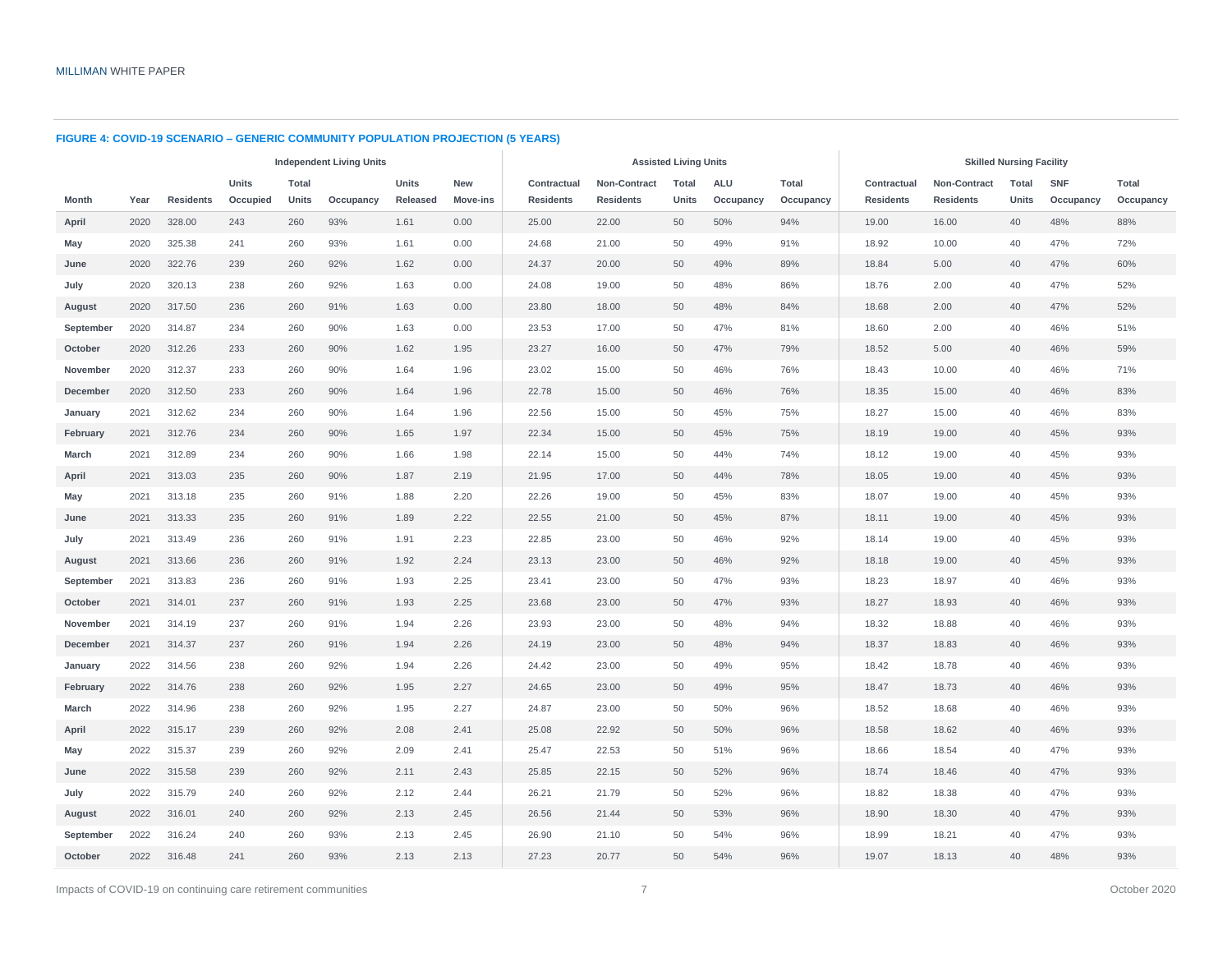|              |      |                  |          |              | <b>Independent Living Units</b> |          |                 |                  | <b>Assisted Living Units</b> |       |            | <b>Skilled Nursing Facility</b> |  |                  |                  |       |            |           |
|--------------|------|------------------|----------|--------------|---------------------------------|----------|-----------------|------------------|------------------------------|-------|------------|---------------------------------|--|------------------|------------------|-------|------------|-----------|
|              |      |                  | Units    | <b>Total</b> |                                 | Units    | New             | Contractual      | Non-Contract                 | Total | <b>ALU</b> | Total                           |  | Contractual      | Non-Contract     | Total | <b>SNF</b> | Total     |
| <b>Month</b> | Year | <b>Residents</b> | Occupied | <b>Units</b> | Occupancy                       | Released | <b>Move-ins</b> | <b>Residents</b> | <b>Residents</b>             | Units | Occupancy  | Occupancy                       |  | <b>Residents</b> | <b>Residents</b> | Units | Occupancy  | Occupancy |
| November     | 2022 | 316.26           | 241      | 260          | 93%                             | 2.14     | 2.14            | 27.54            | 20.46                        | 50    | 55%        | 96%                             |  | 19.16            | 18.04            | 40    | 48%        | 93%       |
| December     | 2022 | 316.05           | 241      | 260          | 93%                             | 2.13     | 2.13            | 27.84            | 20.16                        | 50    | 56%        | 96%                             |  | 19.25            | 17.95            | 40    | 48%        | 93%       |
| January      | 2023 | 315.85           | 241      | 260          | 93%                             | 2.13     | 2.13            | 28.12            | 19.88                        | 50    | 56%        | 96%                             |  | 19.34            | 17.86            | 40    | 48%        | 93%       |
| February     | 2023 | 315.65           | 241      | 260          | 93%                             | 2.13     | 2.13            | 28.38            | 19.62                        | 50    | 57%        | 96%                             |  | 19.43            | 17.77            | 40    | 49%        | 93%       |
| March        | 2023 | 315.46           | 241      | 260          | 93%                             | 2.14     | 2.14            | 28.63            | 19.37                        | 50    | 57%        | 96%                             |  | 19.51            | 17.69            | 40    | 49%        | 93%       |
| April        | 2023 | 315.26           | 241      | 260          | 93%                             | 2.14     | 2.14            | 28.88            | 19.12                        | 50    | 58%        | 96%                             |  | 19.60            | 17.60            | 40    | 49%        | 93%       |
| May          | 2023 | 315.08           | 241      | 260          | 93%                             | 2.14     | 2.14            | 29.11            | 18.89                        | 50    | 58%        | 96%                             |  | 19.69            | 17.51            | 40    | 49%        | 93%       |
| June         | 2023 | 314.90           | 241      | 260          | 93%                             | 2.15     | 2.15            | 29.32            | 18.68                        | 50    | 59%        | 96%                             |  | 19.78            | 17.42            | 40    | 49%        | 93%       |
| July         | 2023 | 314.73           | 241      | 260          | 93%                             | 2.16     | 2.16            | 29.54            | 18.46                        | 50    | 59%        | 96%                             |  | 19.87            | 17.33            | 40    | 50%        | 93%       |
| August       | 2023 | 314.56           | 241      | 260          | 93%                             | 2.17     | 2.17            | 29.74            | 18.26                        | 50    | 59%        | 96%                             |  | 19.96            | 17.24            | 40    | 50%        | 93%       |
| September    | 2023 | 314.40           | 241      | 260          | 93%                             | 2.17     | 2.17            | 29.94            | 18.06                        | 50    | 60%        | 96%                             |  | 20.04            | 17.16            | 40    | 50%        | 93%       |
| October      | 2023 | 314.24           | 241      | 260          | 93%                             | 2.17     | 2.17            | 30.12            | 17.88                        | 50    | 60%        | 96%                             |  | 20.13            | 17.07            | 40    | 50%        | 93%       |
| November     | 2023 | 314.09           | 241      | 260          | 93%                             | 2.17     | 2.17            | 30.30            | 17.70                        | 50    | 61%        | 96%                             |  | 20.21            | 16.99            | 40    | 51%        | 93%       |
| December     | 2023 | 313.93           | 241      | 260          | 93%                             | 2.16     | 2.16            | 30.47            | 17.53                        | 50    | 61%        | 96%                             |  | 20.29            | 16.91            | 40    | 51%        | 93%       |
| January      | 2024 | 313.79           | 241      | 260          | 93%                             | 2.16     | 2.16            | 30.63            | 17.37                        | 50    | 61%        | 96%                             |  | 20.37            | 16.83            | 40    | 51%        | 93%       |
| February     | 2024 | 313.64           | 241      | 260          | 93%                             | 2.17     | 2.17            | 30.77            | 17.23                        | 50    | 62%        | 96%                             |  | 20.45            | 16.75            | 40    | 51%        | 93%       |
| March        | 2024 | 313.50           | 241      | 260          | 93%                             | 2.17     | 2.17            | 30.91            | 17.09                        | 50    | 62%        | 96%                             |  | 20.53            | 16.67            | 40    | 51%        | 93%       |
| April        | 2024 | 313.37           | 241      | 260          | 93%                             | 2.17     | 2.17            | 31.05            | 16.95                        | 50    | 62%        | 96%                             |  | 20.61            | 16.59            | 40    | 52%        | 93%       |
| May          | 2024 | 313.23           | 241      | 260          | 93%                             | 2.17     | 2.17            | 31.17            | 16.83                        | 50    | 62%        | 96%                             |  | 20.68            | 16.52            | 40    | 52%        | 93%       |
| June         | 2024 | 313.11           | 241      | 260          | 93%                             | 2.18     | 2.18            | 31.29            | 16.71                        | 50    | 63%        | 96%                             |  | 20.75            | 16.45            | 40    | 52%        | 93%       |
| July         | 2024 | 312.98           | 241      | 260          | 93%                             | 2.19     | 2.19            | 31.41            | 16.59                        | 50    | 63%        | 96%                             |  | 20.83            | 16.37            | 40    | 52%        | 93%       |
| August       | 2024 | 312.86           | 241      | 260          | 93%                             | 2.19     | 2.19            | 31.52            | 16.48                        | 50    | 63%        | 96%                             |  | 20.90            | 16.30            | 40    | 52%        | 93%       |
| September    | 2024 | 312.75           | 241      | 260          | 93%                             | 2.19     | 2.19            | 31.63            | 16.37                        | 50    | 63%        | 96%                             |  | 20.97            | 16.23            | 40    | 52%        | 93%       |
| October      | 2024 | 312.64           | 241      | 260          | 93%                             | 2.19     | 2.19            | 31.73            | 16.27                        | 50    | 63%        | 96%                             |  | 21.03            | 16.17            | 40    | 53%        | 93%       |
| November     | 2024 | 312.52           | 241      | 260          | 93%                             | 2.19     | 2.19            | 31.83            | 16.17                        | 50    | 64%        | 96%                             |  | 21.10            | 16.10            | 40    | 53%        | 93%       |
| December     | 2024 | 312.42           | 241      | 260          | 93%                             | 2.19     | 2.19            | 31.92            | 16.08                        | 50    | 64%        | 96%                             |  | 21.16            | 16.04            | 40    | 53%        | 93%       |
| January      | 2025 | 312.31           | 241      | 260          | 93%                             | 2.18     | 2.18            | 32.00            | 16.00                        | 50    | 64%        | 96%                             |  | 21.22            | 15.98            | 40    | 53%        | 93%       |
| February     | 2025 | 312.21           | 241      | 260          | 93%                             | 2.19     | 2.19            | 32.08            | 15.92                        | 50    | 64%        | 96%                             |  | 21.28            | 15.92            | 40    | 53%        | 93%       |
| March        | 2025 | 312.11           | 241      | 260          | 93%                             | 2.19     | 2.19            | 32.15            | 15.85                        | 50    | 64%        | 96%                             |  | 21.34            | 15.86            | 40    | 53%        | 93%       |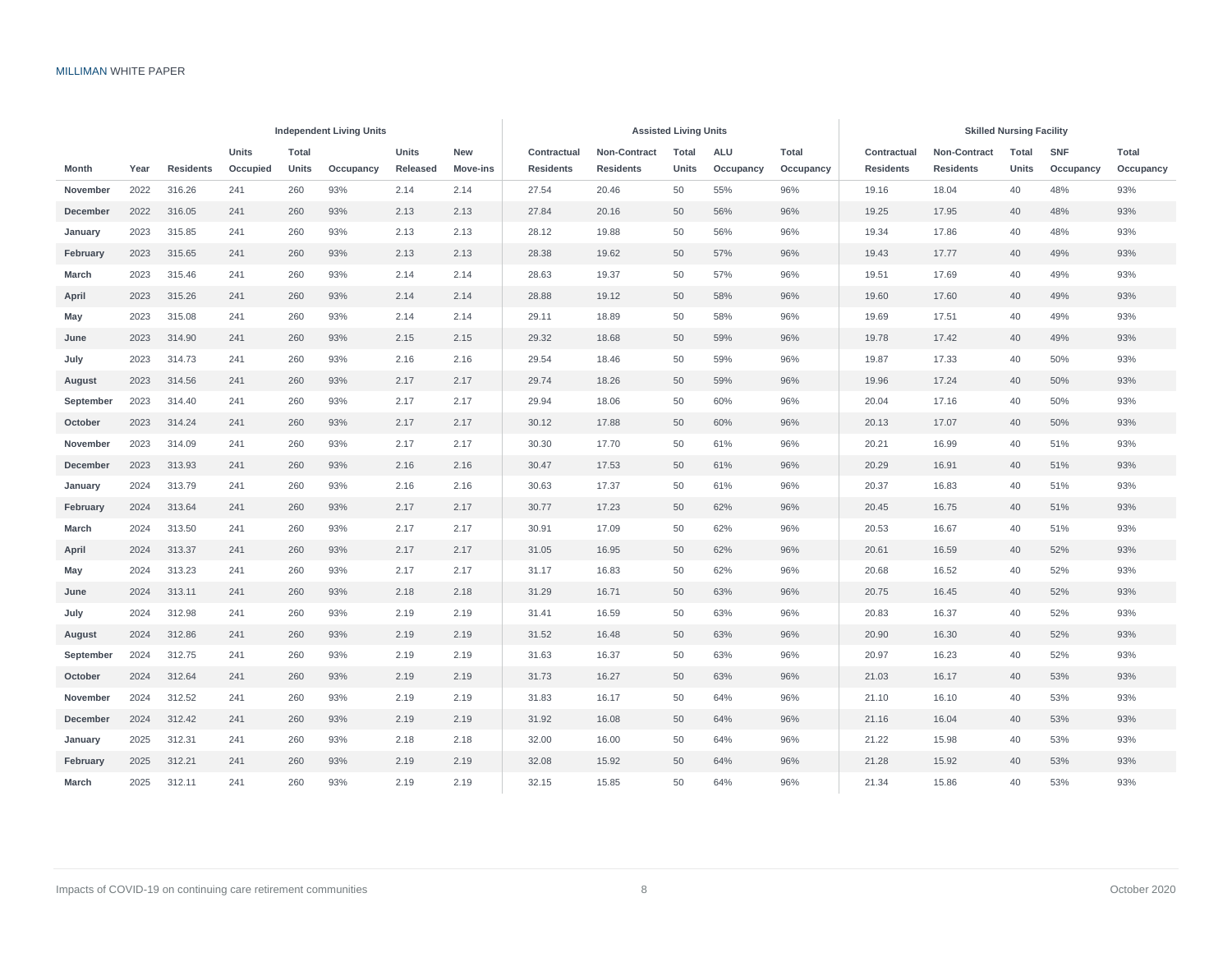Before discussing the results, we note several key assumptions aside from mortality and morbidity, discussed earlier. These assumptions were used in preparing the population flow projections. We assumed that there would be no new entrants (moveins) to the ILU during April 2020 through September 2020. Beyond September 2020, we assumed new entrants would gradually rebound such that ILU occupancy returns to 93% by September 2022, which is a typical target of ILU occupancy across the industry. We see no reason to assume that CCRCs will not continue to appeal to significant numbers of potential new residents after the spike in infection and mortality rates subsides. We further assumed that the CCRC would fill some of the units or beds in the ALU and SNF with noncontractual residents. We assumed significantly fewer noncontractual residents in the COVID-19 scenario, especially in the SNF. The assumptions with respect to noncontractual residents are based on professional judgment and limited experience from clients, rather than specific industry data.

Comparing ILU occupancy in Figures 3 and 4, we see only a modest decrease in the COVID-19 scenario. Figure 5 illustrates this comparison.



**FIGURE 5: ILU OCCUPANCY, BASELINE VS. COVID-19 SCENARIOS**

Though the pandemic-related increase in ILU mortality rates is certainly material in 2020, it is largely offset by reductions in ILU-ALU transfer rates and, to a lesser extent, ILU-SNF transfer rates. Voluntary delays in transfer tend to keep occupancy rates near normal levels, even during the period we assume no new entrants to the community. Beyond 2021, both mortality and morbidity begin to return to normal and, at the same time, we assume new entrants begin to rebound to target occupancy by September 2022. Figure 6 illustrates the dynamic of new move-ins over the projection horizon.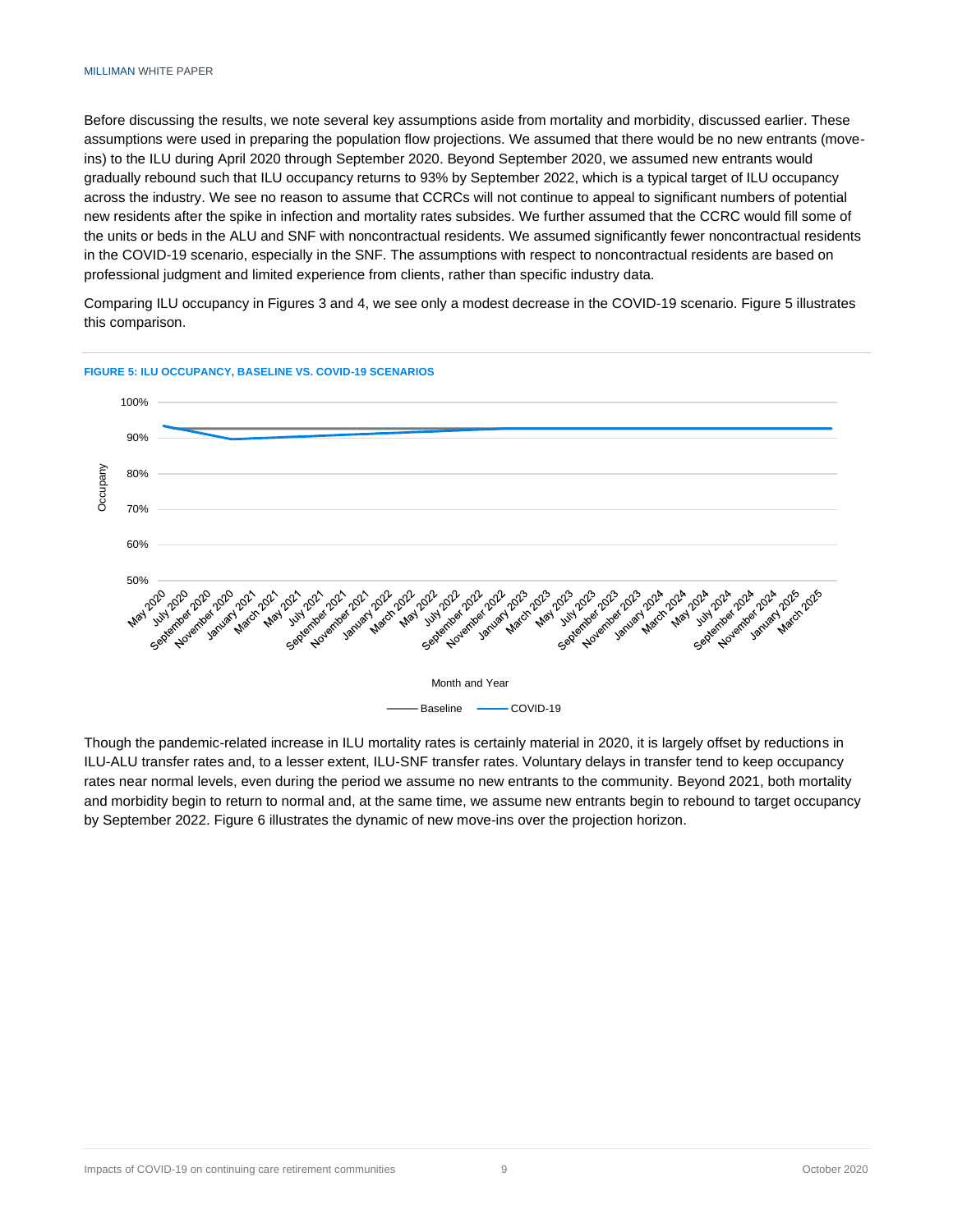

#### **FIGURE 6: ILU NEW MOVE-INS (UNITS) BY MONTH, BASELINE VS. COVID-19 SCENARIOS**

We see the complete elimination of new move-insthrough September 2020, followed by the rebound in late 2020 and beyond. In fact, new move-ins in the COVID-19 scenario move above the Baseline scenario in 2021 and early 2022 as the long-term target occupancy is restored.

Shifting our attention to ALU, we see a much more pronounced reduction in ALU occupancy than we observed in ILU. Consider Figure 7, which compares ALU occupancy in the Baseline and COVID-19 scenarios.



**FIGURE 7: ALU OCCUPANCY, BASELINE VS. COVID-19 SCENARIOS**

The sharp drop in 2020 through late 2021 arises from the combination of elevated ALU mortality rates, lower contractual ILU-ALU transfer rates, and lower non-contractual utilization (no new non-contractual admissions until late 2020).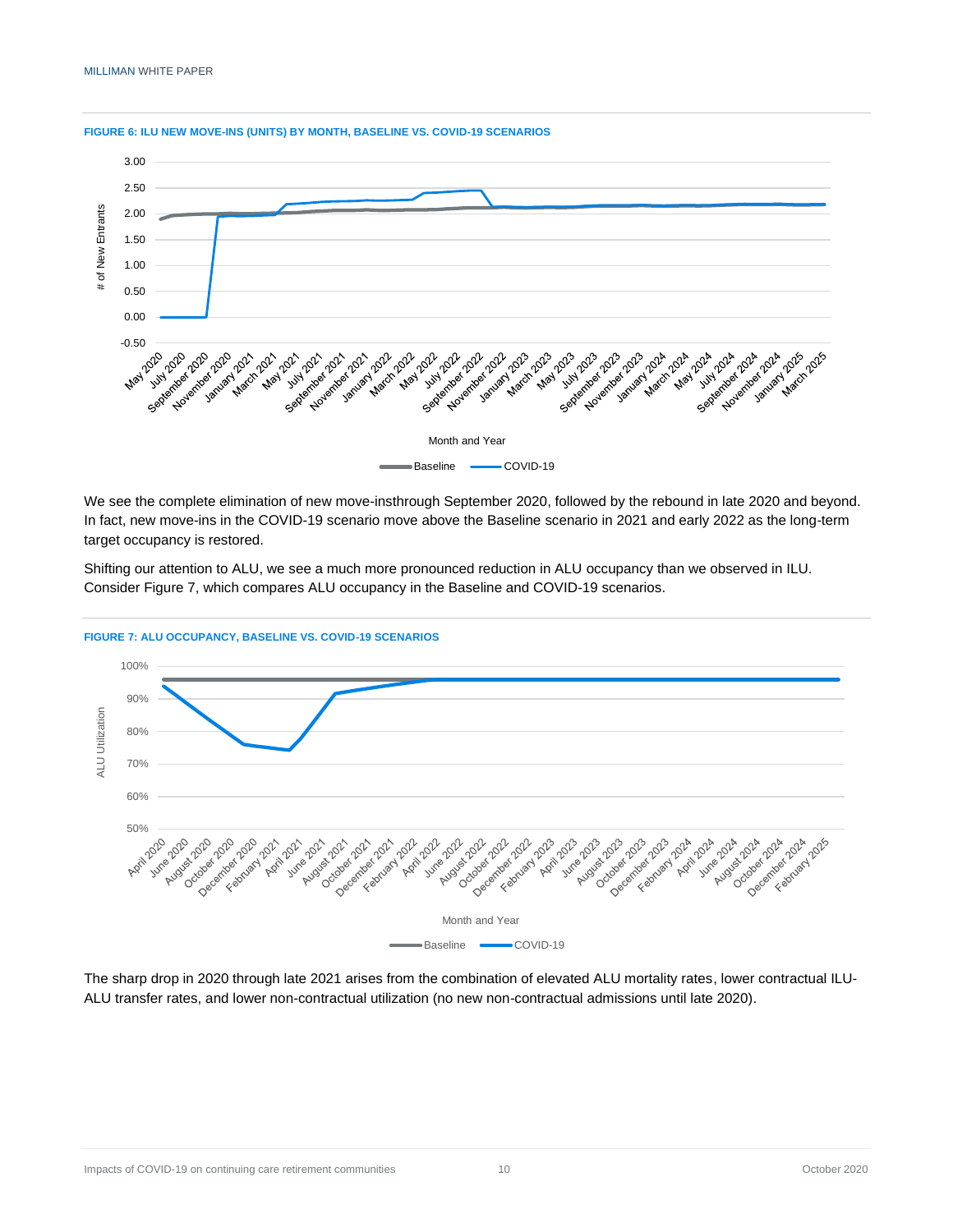Turning finally to SNF, Figure 8 graphically summarizes our results.



**FIGURE 8: SNF OCCUPANCY, BASELINE VS. COVID-19 SCENARIOS**

In this case, the COVID-19 impact is yet more pronounced than we observed in the ILU and ALU levels. Again, the decrease in occupancy arises from a combination of elevated SNF mortality rates, decreased ILU-SNF and ALU-SNF transfer rates, and lower non-contractual utilization (no new non-contractual admissions until late 2020). The SNF effect is more pronounced than ILU or ALU because: 1) the COVID-19 impact on mortality is largest for the SNF level of care, 2) residents may transfer to SNF from either ILU or ALU (we have assumed the pandemic will suppress transfers from both ILU and ALU), and 3) the impact of no non-contractual admissions is much more significant, as many of these admissions are Medicare-qualified shortterm rehabilitation residents.